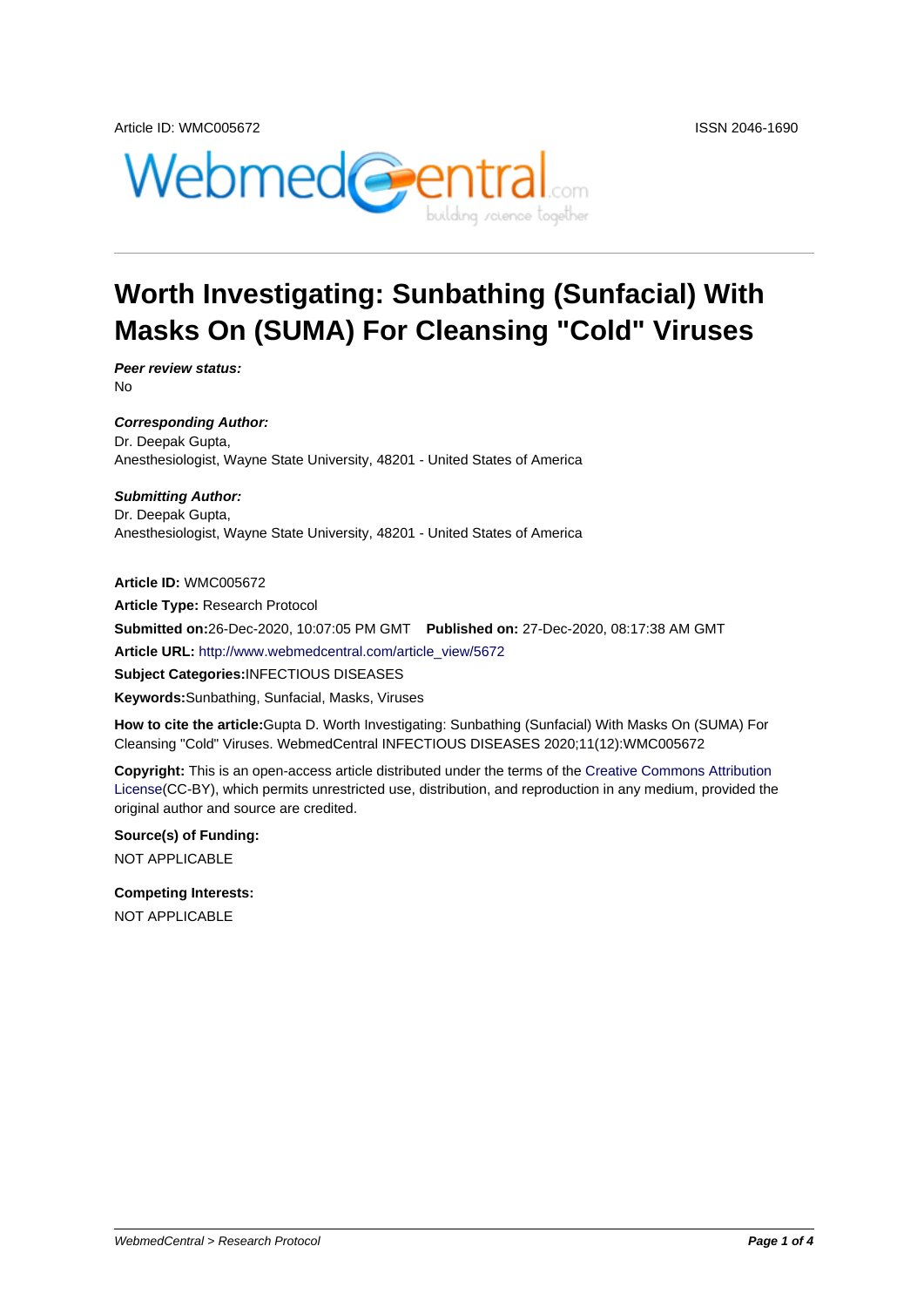## **Worth Investigating: Sunbathing (Sunfacial) With Masks On (SUMA) For Cleansing "Cold" Viruses**

**Author(s):** Gupta D

### My Hypothesis

It is my opinion that as SARS-CoV-2 is mutating into new variants complicating the ongoing raging pandemic, it remains to be seen whether transmissibility of mutating viruses makes their virulence irrelevant when determining their pathogenic potential considering that globally human bodies have had already developed too many co-morbidities before the pandemic to make them potentially vulnerable to complications of highly contagious viruses irrespective of their virulence with flourishing globalization and exuberant mobilization providing susceptible populations across the free-spirited world while potentially halting or reversing virulence-transmission trade-offs [1-11]. Although consistently controlling SARS-CoV-2 transmission may appear difficult in the long haul due to innately free-spirited and easily fatigued human behavior, it is my opinion that it may be important to realize that viruses may adapt to chemicals and antibodies by mutating into variants but it may be difficult for them to adapt to non-conducive micro-environments like in-mask heat and humidity complemented with outdoor/indoor sunlight whereby imperfect masks may be facilitating development of immunity by blocking "lethal― doses of virulent viruses while allowing just "homeopathic― doses of immunogenic antigens across them [12-14].

Therefore, contrary to my strong affliction due to masks prior to pandemic [15], I have developed strong affection for masks since pandemic. Â This flip of affliction to affection has evolved secondary to my personal subjective experience and objective observation of unnatural heat and humidity under my masks which led me to coin the hypothesized A "therapeutic" role A of masks against "cold" viruses [16-18]. The report from United States, Department of Homeland Security, Science and Technology, demonstrating ambient modalities for surface and airborne decay of SARS-CoV-2 has further encouraged my thinking process [19-20]. Similar documentations about inactivation of influenza with sunlight, heat and humidity have strengthened my resolve to pursue my hypothesized theory [21-22]. Therefore, I am hereby sharing my envisaged protocol regarding combination of sunbathing and masking

(SUMA) as a cleansing protocol - a non-pharmacological "therapy" - against "cold" viruses like influenza and SARS-CoV-2 [23].

#### Envisaged Materials And Methods

After institutional review board approval and research subjects' written informed consent, twenty asymptomatic laboratory confirmed COVID-19 patients and twenty asymptomatic laboratory confirmed flu patients can be included in this envisaged study. Thereafter, ten COVID-19 patients plus ten flu patients can follow below-mentioned SUMA-A protocol while the remaining ten COVID-19 patients plus ten flu patients can follow SUMA-B protocol as follows:Â Â

SUMA-A:

Test 1 (Baseline Test)

Then Indoor Non-Mask Period Ending At Test 2

Then Outdoor Sunbathing Only Period Ending At Test 3

Then Outdoor Sunbathing Plus Mask Period Ending At Test 4

Then Indoor Mask Only Period Ending At Test 5 (Final Test)

SUMA-B:

Test 1 (Baseline Test)

Then Indoor Mask Only Period Ending At Test 2

Then Outdoor Sunbathing Plus Mask Period Ending At Test 3

Then Outdoor Sunbathing Only Period Ending At Test 4

Then Indoor Non-Mask Period Ending At Test 5 (Final Test)

To streamline uniform behavior among subjects during their test periods while avoiding in-mask heat-humidity plus sunlight related heat stress among them [24-25], subjects may not eat/drink/exercise/speak/socialize during their calm resting/reading/browsing test periods while a total of five tests at five different time points being performed to trend the quantified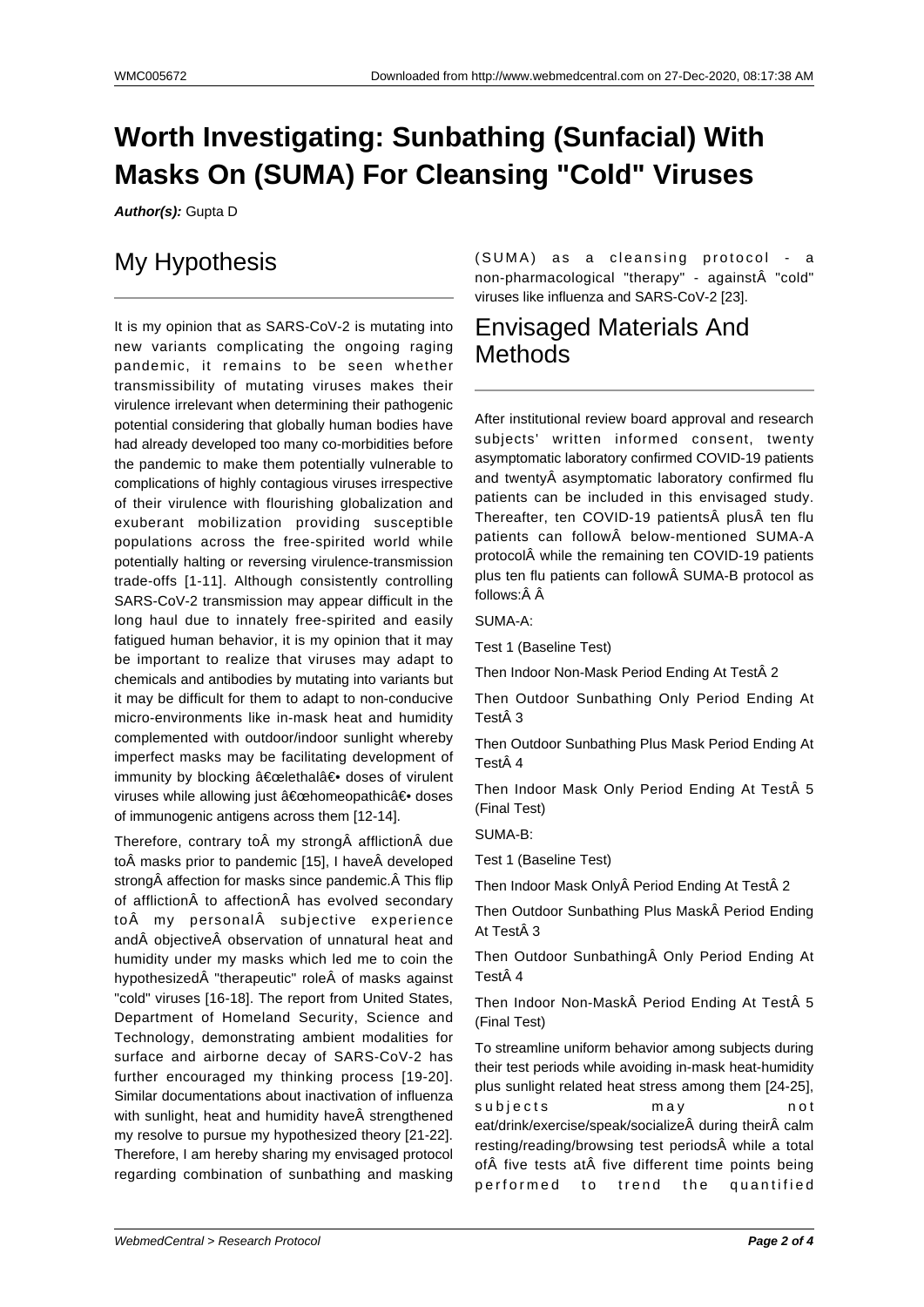nasopharyngeal/nasal viral loads for SARS-CoV-2/influenza in subjects  $undergoing  $\hat{A}$  transition  $\hat{A}$  between various$ combinations and permutations of sunbathing and masking. Subjects can take light meal up to six hours before the start of their test periods and clear drinks up to two hours before the start of their test periods. The test periods can be designed for early mornings when sunbathing seems to be safest.

Although duration of mask use may potentially matter for the attenuation of viral loads [26-27], duration of study can be limited to 2-hours covering four 30-minute-periods due to sunbathing durations being restricted per online sunbathing calculator [28-30]. Moreover, depending on Sun Protection Factor (SPF) of sunscreen creams used by research subjects according to their skin types to counter solar intensity's ultraviolet indices, the $\hat{A}$  duration of study can be further $\hat{A}$  restricted to 1-hour $\hat{A}$  covering $\hat{A}$  four 15-minute-periods. Alternatively, replacing sunbathing with just sunfacial may allow subjects to safely tolerate being outdoor in sun with their season-appropriate clothes on in contrast to when they are asked or want to sunbathe with minimum clothes on. Similarly, to further elucidate the differential attenuation effects on viral loads due to the differences among masks, it can be considered to further expand the study to include four groups wherein SUMA-A and SUMA-C can have similar sequential protocols with the only difference being the type of mask used (SUMA-A: surgical mask; SUMA-C: N95 respirator) while SUMA-B and SUMA-D can have similar sequential protocols with the only difference being the type of mask used (SUMA-B: surgical mask; SUMA-D: N95 respirator).

## Expected Line Of Results

Essentially, compared to cleansing of external environment by sunlight plus ambient heat and humidity acting against SARS-CoV-2/influenza [19-22], SUMAÂ is envisaged to cleanse internal environment with sunlight being ably supported by in-mask hot and humid microclimate. Rapid onset and quickly effective "therapeutic" combination of sunlight plus heat plus humidity against SARS-CoV-2/influenza may be difficult to create in the ambient external environments 24x7x365 across the globe. Moreover, $\hat{A}$  humans' naturally defensive trans-nasal physiology $\hat{A}$  may further neutralize this "therapeutic" combination of sunlight plus ambient heat and humidity [31], if ever present, unless their faces (noses and mouths) have been appropriately covered with masks. Thus, in-mask micro-climate may make the ambient climate irrelevant by continuously creating "therapeutic" environment against SARS-CoV-2/influenza that may get further enhanced in the presence of sunlight. Metaphorically, SUMA is envisaged to cleanse the "cold" viruses being exhaled by the bodies so that these exhaled viruses are neither re-inhaled under the masks by the bodies exhaling them nor transmitted to the bodies coming in close contact to the virus exhaling bodies because SUMA is envisaged to attenuate the cumulative load of contagious/infectious "cold" viruses on the internal environment as well as external environment.

## **Conclusion**

Summarily, it is envisaged that it is worth investigating if masked COVID-19/flu patients may be inactivating/neutralizing their viral loads to some extent by breathing within in-mask micro-climates and if this inactivating/neutralizing activity against SARS-CoV-2/influenza may be further accentuated when these masked patients are sunbathing (sunfacialing) secondary to the envisaged effects of SUMA cleansing.

### References

- 1. Casadevall A. The Pathogenic Potential of a Microbe. mSphere. 2017;2(1):e00015-17. Published 2017 Feb 22. https://doi.org/10.1128/mSphere.00015-17
- 2. Parrish CR, Holmes EC, Morens DM, et al. Cross-species virus transmission and the emergence of new epidemic diseases. Microbiol Mol Biol Rev. 2008;72(3):457-470. [https://doi.org/10.1128/MMBR.00004-08](https://doi.org/10.1128/mSphere.00015-17)
- 3. Haseltine W. MSN: CNN: Opinion: Here's what's worrying about the coronavirus variant. https://www.msn.com/en-us/health/medical/opinio n-heres-whats-worrying-about-the-coronavirus-var [iant/ar-BB1ccq1Z](https://doi.org/10.1128/MMBR.00004-08)
- 4. Wickham ME, Brown NF, Boyle EC, Coombes BK, Finlay BB. Virulence is positively selected by [transmission success between mammalian hosts.](https://www.msn.com/en-us/health/medical/opinion-heres-whats-worrying-about-the-coronavirus-variant/ar-BB1ccq1Z) [Curr Biol. 2007;17\(9\):783-788.](https://www.msn.com/en-us/health/medical/opinion-heres-whats-worrying-about-the-coronavirus-variant/ar-BB1ccq1Z) [https://doi.org/10.1](https://www.msn.com/en-us/health/medical/opinion-heres-whats-worrying-about-the-coronavirus-variant/ar-BB1ccq1Z)016/j.cub.2007.03.067
- 5. Chen J. Pathogenicity and transmissibility of 2019-nCoV-A quick overview and comparison with other emerging viruses. Microbes Infect. 2020;22(2):69-71. [https://doi.org/10.1016/j.micinf.2020.01.00](https://doi.org/10.1016/j.cub.2007.03.067)4
- 6. Blanquart F, Grabowski MK, Herbeck J, et al. A transmission-virulence evolutionary trade-off explains attenuation of HIV-1 in Uganda. Elife. 2016;5:e20492. Published 2016 Nov 5. [https://doi.org/10.7554/eLife.20492](https://doi.org/10.1016/j.micinf.2020.01.004)